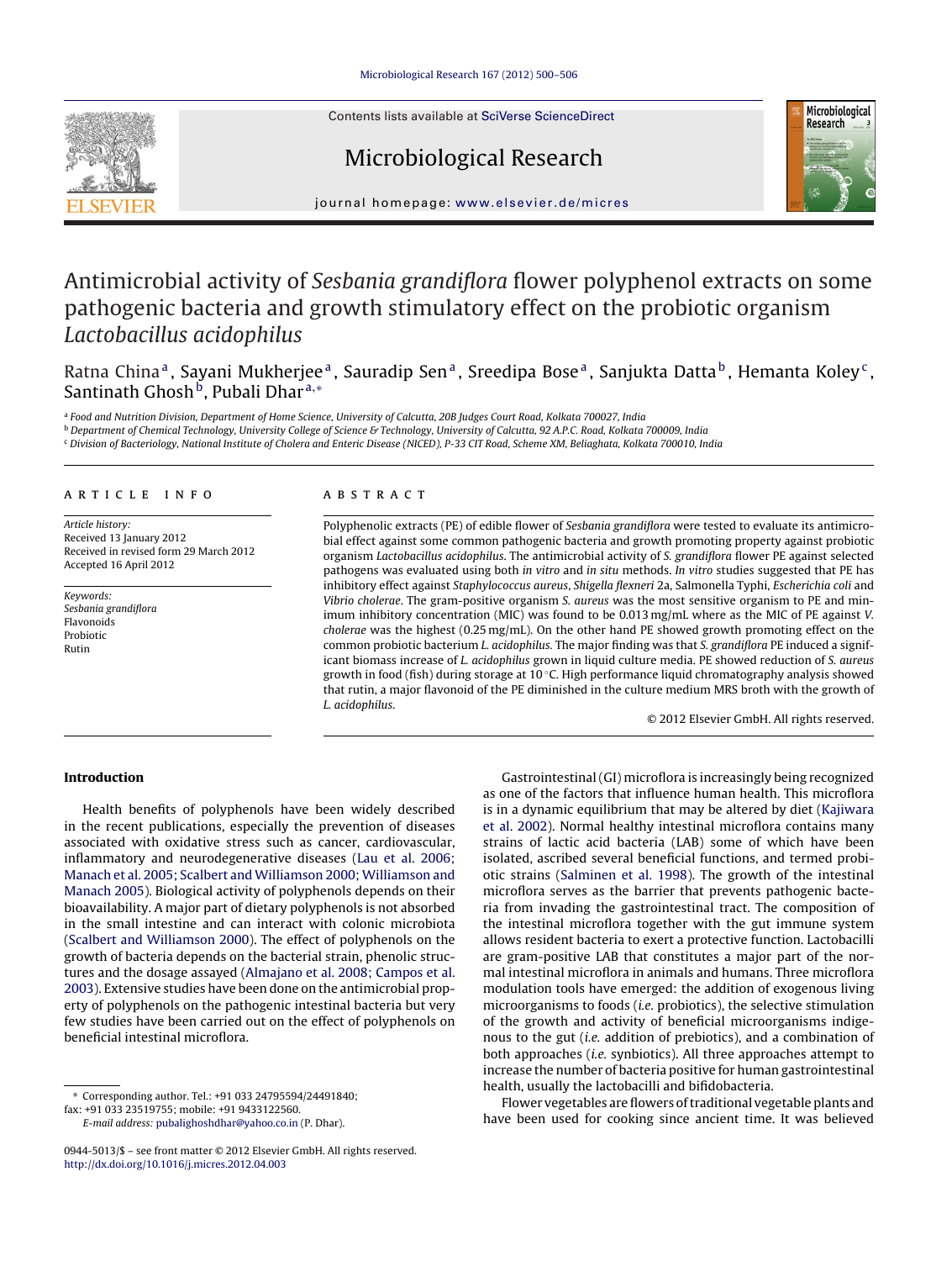that consumption of these flower vegetables can cure illness and diseases. They also help people who suffer from diarrhea, which indicates the anti-microbial activity of these vegetables ([Boonyaprapatsara](#page-5-0) [2000\).](#page-5-0)

Sesbania grandiflora is a small, loosely branching tree that grows up to 8–15 m tall and 25–30 cm in diameter. Flower clusters hang at leaf base having 2–5 large or giant flowers. The flowers are pink, red or white, pea-like, 5–10 cm in length, curved, about 3 cm wide before opening. Flowering and fruiting is almost through out the year chiefly during winter. The flowers of S. grandiflora are consumed in India as vegetables and flowers, leaves, barks and the roots are also used by tribes [\(Sinha](#page-6-0) [and](#page-6-0) [Lakra](#page-6-0) [2005\).](#page-6-0)

Large scale evaluation of the local flora exploited in traditional medicine for various biological activities is a necessary first step in the isolation and characterization of the active principle leading to drug development. To date, there is enough evidence that supports antimicrobial activity of polyphenols and flavonoids present in fruits and vegetables; however, research on the possible stimulatory role of phenolic compounds on beneficial intestinal bacterial growth is scarce. S. grandiflora flower water extract have been studied for antimicrobial effect against Escherichia coli, Bacillus cereus and Staphylococcus aureus ([Krasaekoopt](#page-5-0) [and](#page-5-0) [Kongkarnchanatip](#page-5-0) [2005\).](#page-5-0) But its effect on different antibiotic resistant enteric bacterial strains is lacking. S. grandiflora flowers have ethnic use in prevention of diarrhea so we have chosen E. coli (ATCC 25922), S. aureus (ATCC 25923), Salmonella Typhi D641, Shigella flexneri 2a, Vibrio cholerae 569B for our study as these are mostly enteropathogenic organisms except S. aureus which is an enterotoxin producing food borne pathogen.

In situ antimicrobial studies were conducted with food borne pathogen to evaluate the efficacy of S. grandiflora PE in a modified food model during typical storage conditions of the test food. This is the first study on the effects of S. grandiflora flower PE on growth of probiotic Lactobacillus acidophilus. Accordingly, the study presents the antimicrobial spectrum (in vitro and in situ) of PE from S. grandiflora flower against intestinal as well as food-borne pathogenic bacteria and simultaneous effect on the growth of a typical intestinal probiotic bacterium, namely L. acidophilus in presence of the PE.

## **Materials and methods**

#### Bacterial strain and culture conditions

The test organisms E. coli (ATCC 25922), S. aureus (ATCC 25923), S. Typhi D641, S. flexneri 2a, V. cholerae 569B were supplied from National Institute of Cholera and other Enteric Disease (NICED), Kolkata, India. L. acidophilus (MTCC 447) was bought from Microbial Type Culture collection (MTCC) Chandigarh, India. The above cultures except L. acidophilus were maintained aerobically in Nutrient broth (HIMEDIA Laboratories Pvt. Ltd., Mumbai, India) and L. acidophilus was maintained in De Man, Rogosa, Sharpe (MRS) broth (HIMEDIA Laboratories Pvt. Ltd., Mumbai, India). L. acidophilus was cultured in  $CO<sub>2</sub>$  enriched condition at 37 °C in MRS broth or MRS agar.

## Bacterial media and other reagents used

Trypticase soy broth, agar powder, Folin and Ciocalteau's phenol reagent AR, dimethyl sulfoxide, methanol extrapure AR were purchased from Merck Specialities Pvt. Ltd., Mumbai, India. Antibiotic discs and tetracycline powder were purchased from HIMEDIA and Sigma Chemical Co. (St. Louis, MO, USA), respectively.

#### Plant material

The flower samples of S. grandiflora were collected from local market. The species were identified at the Botanical Survey of India, Kolkata, India and the petals were separated, sun dried, powdered, and stored in a refrigerator at −20 ◦C for further studies.

## Extraction of S. grandiflora flower petals

One gram of dried finely powered flowers were weighed, homogenized and extracted with 80:20 methanol:water at room temperature and filtered. The residue was re-extracted till the filtrate was colorless. The extracts were pooled and evaporated in a freeze drier till free of solvent ([China](#page-5-0) et [al.](#page-5-0) [2011\).](#page-5-0) The lyophilized PE was dissolved in 10% DMSO for further use in the experiments.

## Determination of polyphenols

Total polyphenol content of the flower extracts were determined by the method described by [Matthaus](#page-5-0) [2002.](#page-5-0) Briefly, 0.2 mL of different concentrations of the extracts were taken, to which 1 mL of Folin–Ciocalteau reagent (diluted to 10 folds) and 0.8 mL of  $2\%$  Na<sub>2</sub>CO<sub>3</sub> were added. The volume was increased to 10 mL with methanol: water (6:4). The mixture was incubated at 37 $\degree$ C for 30 min before the absorbance was measured at 740 nm. The results were expressed as gallic acid equivalents per gram of extract.

### Determination of flavonoids

Total flavonoid content was measured by the aluminum chloride colorimetric assay [\(Ebrahinzadeh](#page-5-0) et [al.](#page-5-0) [2008\).](#page-5-0) An aliquot of appropriately diluted (50 and 100  $\mu$ g/mL) PE or standard solution of quercetin (20-100  $\mu$ g) mixed with 4 mL of distilled H<sub>2</sub>O and subsequently with 0.3 mL  $5\%$  NaNO<sub>2</sub> solution. After 5 min, 0.3 mL 10% AlCl<sub>3</sub> were added and further the solution was appended with 2 mL 1 M NaOH. Final volume was made upto 10 mL with distilled water. The solution was mixed well and the absorbance was measured against prepared reagent blank at 510 nm.

## Agar well diffusion assay

The agar well-diffusion method [\(Perez](#page-5-0) et [al.](#page-5-0) [1990\)](#page-5-0) was conducted to evaluate the inhibitory spectrum of PE against test microorganisms. A freshly grown culture was serially diluted, and 0.1 ml of diluted inoculum ( $10^6$  CFU/mL) of test organism was spread on agar plates. Muller Hinton Agar (Hi media) was used for E. coli, S. aureus, S. Typhi and S. flexneri 2a, and V. cholerae. Wells (6 mm in diameter) were made in agar using a sterilized stainless steel borer. Each well was filled with  $50 \mu L$  of diluted extracts (30  $\mu$ g/well). The plates were left at room temperature for 30 min to allow diffusion of materials in media. Ampicillin, streptomycin, chloramphenicol, ciprofloxacin, azithromycin, doxycycline, nalidixic acid, ofloxacin, tetracycline were used as positive controls. Negative controls (10% dimethyl sulfoxide DMSO) were also used under the same conditions. Plates were incubated at 30 °C for 24 h, until visible growth of test microorganisms was evident in control plates. Inhibition zones in mm (including well diameter) around wells were measured. The antimicrobial activity was expressed as the diameter of inhibition zones produced by the extracts against test microorganisms. The experiment was repeated for three times. The cultured bacteria with halos equal to or greater than 7 mm were considered susceptible to the PE of S. grandiflora flower ([Nascimento](#page-5-0) et [al.](#page-5-0) [2000\)](#page-5-0) where as zone of inhibition formed by commercial antibiotics were compared with the zone size interpretative chart supplied by HIMEDIA [\(Bauer](#page-5-0) et [al.](#page-5-0) [1966;](#page-5-0) [CLSI](#page-5-0) [2008\).](#page-5-0)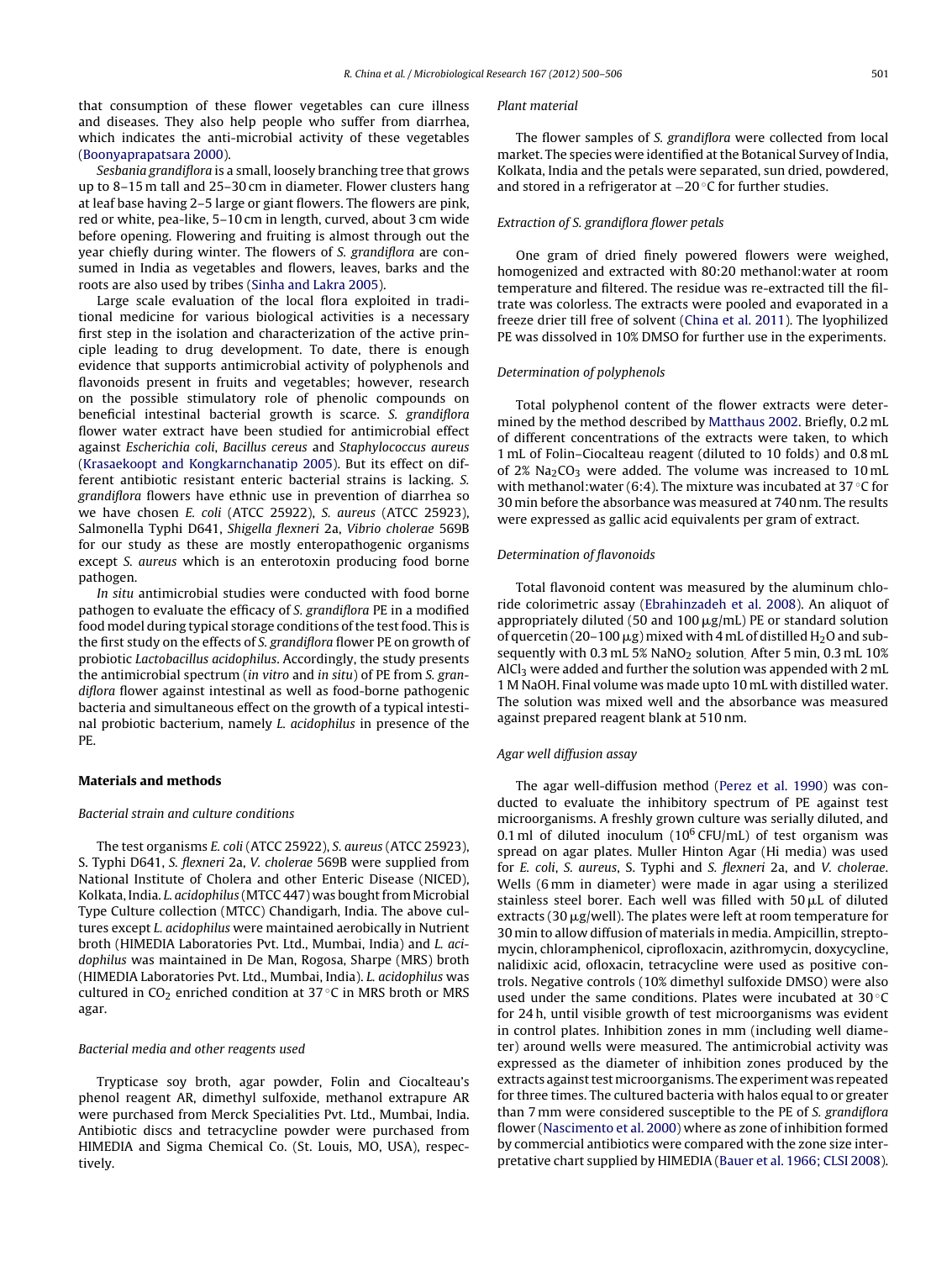## Minimum inhibitory concentration (MIC)

Minimum inhibitory concentration (MIC) was determined by the method of successive dilution as described by [Mazzola](#page-5-0) [et](#page-5-0) [al](#page-5-0). [\(2009\).](#page-5-0) Twelve numbered screw tubes  $(10 \text{ mm} \times 100 \text{ mm})$ were taken with 1 mL of TSB (Trypticase soy broth) medium in each of them except, number 1. For the first and the second tubes of the series, 1 mL of PE (0.05–0.55 mg/mL) or antibiotic (0.02–0.05 mg/mL) was added; tube 2 was stirred and 1 mL was withdrawn and transferred to tube 3. This successive transference was repeated until tube 11. All the tubes except tube number 11 were inoculated with 0.1 mL of inoculum ( $10^6$  CFU/mL) at known concentration. The tubes were incubated at optimal temperature (37 $\degree$ C) for 24 and 48 h and the results were noted. Tube 11 (TSB + PE/antibiotic) and tube 12 (TSB + inoculum) were taken as controls.

## In situ effect of extract

The in situ efficacy of PE [\(Al-Zoreky](#page-5-0) [2009\)](#page-5-0) was evaluated against S. aureus ATCC 25923 in a modified food model (fresh chilled fish). A commonly consumed fish (Silver Pomfret, Pampus agrenteus) was used to evaluate the antibacterial activity of PE toward the above pathogenic organism. Three fish samples were beheaded and degutted under aseptic conditions in the laboratory. The fish samples were rinsed under running tap water, drained and cut to 5 g pieces (11 cm  $\times$  3.5 cm  $\times$  1.5 cm). The pieces were put inside plastic bags (3 pieces per bag) followed by cold storage (4 ◦C) for approximately 3 h. S. aureus ATCC 25923 was pre-cultured at 37 ◦C for 18 h in Mannitol salt broth (MSB) (5 mL). The freshly grown pathogen was serially diluted with sterile phosphate buffer saline (PBS) to 10<sup>6</sup> CFU/mL, as determined by spread plating onto Mannitol salt agar (MSA), the selective media for the growth of S. aureus. Each piece was inoculated by spreading 200  $\rm \mu L$  of S. aureus. The inoculated samples were put in bags and stored at  $10^{\circ}$ C for overnight to evaporate excess moisture from inoculated slices and also to allow adhesion of cells. After storage, fish pieces were transferred in a pre-sterilized container and 500  $\mu$ L of PE (0.15 mg polyphenol) was added to the fish pieces and thoroughly minced for uniform mixing of the PE. Pieces were immediately stored at 10 ℃. Fish pieces treated with sterile PBS under the same conditions was used as control. 10% salt (W/V) solution, a common preservative used to preserve fish was used as a reference. After predetermined intervals (12 h), fish pieces were aseptically removed and blended with 3 mL PBS. Aliquots (0.1 mL) were spreaded on selective agar medium (MSA) for S. aureus followed by incubation at 37 ◦C. Counts of S. aureus from the experiments (each in duplicates) were statistically analyzed (t-test) for significant difference between control and treatment employing the SPSS 12.0 (SPSS Inc., USA).

# Determination of growth promoting property of the PE of S. grandiflora flower

The prebiotic property S. grandiflora flower PE was studied on the probiotic bacterium L. acidophilus by two different ways. The growth-promoting activity of PE on L. acidophilus was measured in liquid cultures by plate count method. Fresh MRS broth (4.8 mL) was inoculated with L. acidophilus culture (0.1 mL containing  $10^6$  CFU/mL) containing PE (0.03 mg of polyphenol). In the positive control sets the culture was grown in absence of extract and in the negative control set the culture was grown in presence of DMSO. The cultures were incubated at 37 °C for 24 h under  $CO<sub>2</sub>$ enriched condition. After incubation, the samples were diluted in MRS broth and were plated on agar medium. The effect of S. grandiflora PE on L. acidophilus was determined comparing the number of CFU in the presence of PE against those obtained from controls.

In addition, the L. acidophilus culture was grown in MRS broth taken in Nephelometric flasks. In the sample set, bacterial culture with PE was added in the MRS broth whereas in positive control no PE was added and in the negative control set DMSO was added. The growth rate of L. acidophilus was measured photometrically at 600 nm.

## Polyphenol content present in the broth

Total polyphenol content was measured in the broth before and after 24 h incubation with *L. acidophilus* at  $37 °C$  [\(Arima](#page-5-0) et [al.](#page-5-0) [2002\).](#page-5-0)

# Extraction and identification of flavonoid by high performance liquid chromatography

L. acidophilus was incubated with the PE of S. grandiflora flower in MRS broth. The flavonoids were extracted from the broth [\(Arima](#page-5-0) et [al.](#page-5-0) [2002\)](#page-5-0) before and after the growth of the bacterium for 24 h at 37 ◦C. Same volume of 10% TCA was mixed with the culture and centrifuged at  $11,200 \times g$  for 20 min. The flavonoids in the supernatant were extracted 3 times with ethylacetate, the resulting extracts were then dried under a stream of nitrogen gas. The flavonoids extracted from the broth were analyzed by HPLC ([Siddhuraju](#page-6-0) [and](#page-6-0) [Becker](#page-6-0) [2003\).](#page-6-0) In brief, a gradient elution was employed for flavonoids other than catechins with a mobile phase consisting of 50 mM  $H_3PO_4$ , pH 2.5 (solution A), and acetonitrile (solution B) which is as follows: isocratic elution 95% A/5% B, 0–5 min; linear gradient from 95% A/5% B to 50% A/50% B, 5–55 min; isocratic elution 50% A/50% B, 55–65 min; linear gradient from 50% A/50% B to 95% A/5% B, 65–67 min; 6 min before the next injection. The HPLC system (WATERS 2487) was equipped with a C-18 column (Nova-Pak C<sub>18</sub>, 3.9 mm  $\times$  150 mm). Flavonoids were analyzed at 280 nm, 340 nm and 370 nm wavelengths. The flow rate of the mobile phase was 0.8 mL/min, and the injection volume was 20  $\mu$ L. The peaks were identified in comparison with standards.

## **Results**

## Total phenolic content of the S. grandiflora flower PE

The total polyphenol content of the S. grandiflora flower PE was expressed as gallic acid equivalent per gram of dry weight. The edible flower S. grandiflora PE was found to be  $465.02 \pm 7.45$  mg of GAE/g of dry wt and the total flavonoid content of the PE was estimated to be 0.71 g of quercetin/g of polyphenol.

## Agar well diffusion assay

In this study the PE of S. grandiflora flower extract was tested for its antimicrobial effect against pathogens. The antimicrobial potency was initially determined by the agar well-diffusion method. [Table](#page-3-0) 1 presents diameters of inhibition zones (clear zones around wells) exerted by the extracts toward challenged microorganisms. DMSO (negative control) was inactive against tested microorganisms. The marked inhibition was only associated with PE [\(Table](#page-3-0) 1). It had also a broad activity since it was antagonistic for both gram positives and gram negatives bacteria. The extract showed antibacterial activity against all the bacteria tested. The PE was more active against S. Typhi and S. aureus (16–17 mm).

## Minimum inhibitory concentration (MIC)

Quantitative evaluation of the antimicrobial activity of PE was carried out against selected microorganisms. The MICs, of the PE and tetracycline were presented in [Table](#page-3-0) 2. Of the bacteria tested,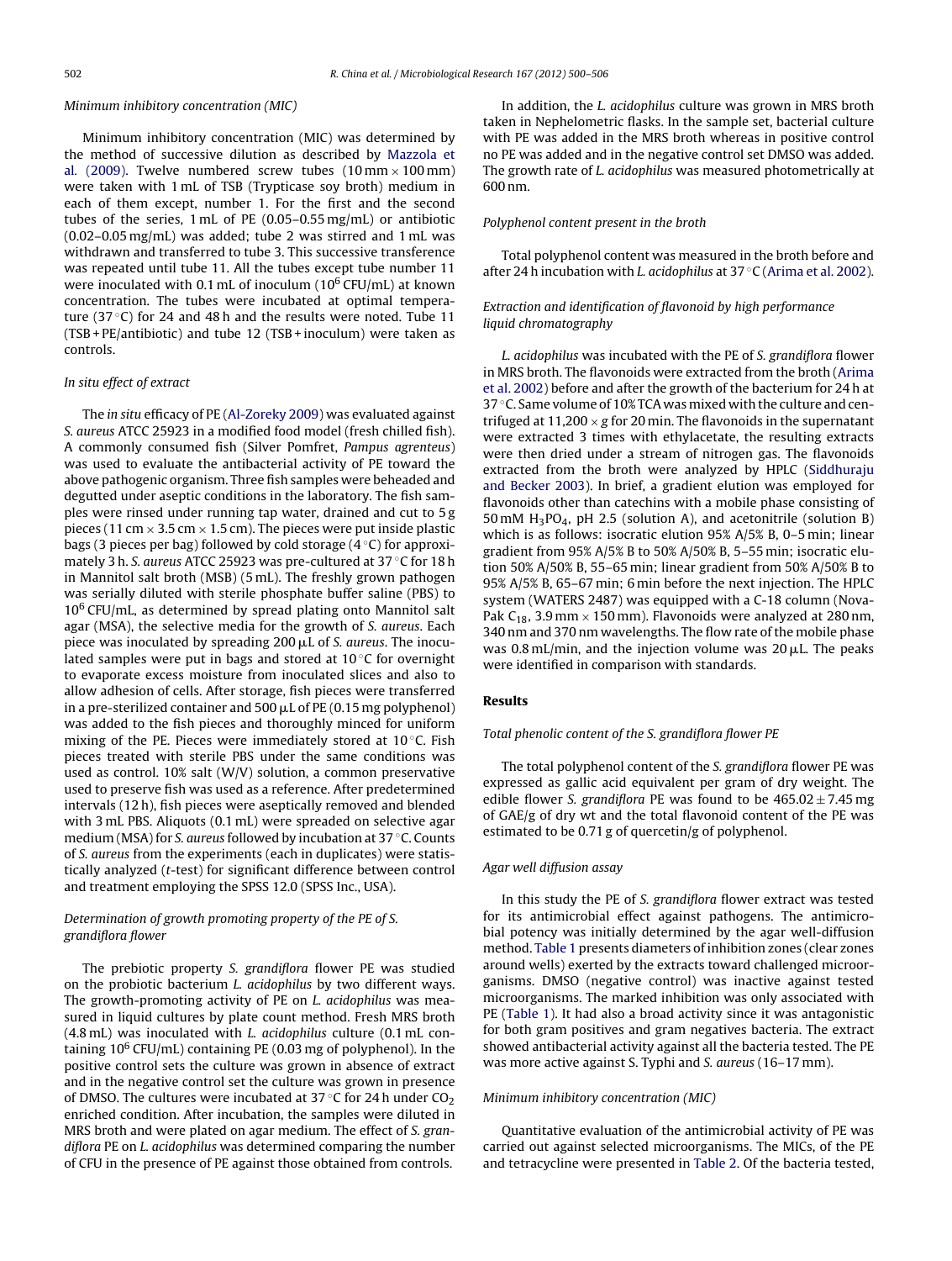<span id="page-3-0"></span>

|--|--|

Antimicrobial activity of polyphenol extract of Sesbania grandiflora flowers using agar well diffusion method.

| Microorganisms        | Diameter of inhibition zone (mm) <sup>a</sup> |             |             |               |               |                 |               |                 |               |             |             |
|-----------------------|-----------------------------------------------|-------------|-------------|---------------|---------------|-----------------|---------------|-----------------|---------------|-------------|-------------|
|                       | PE                                            | Аb          | $S^c$       | Cq            | Cfe           | At <sup>t</sup> | Dog           | Na <sup>h</sup> | Of            | T           | <b>DMSO</b> |
| E. coli               | $13 + 0.3$                                    | $15I + 0.5$ | $17S + 0.5$ | $21S + 1$     | $25S + 0.5$   | $22S + 0$       | $18S + 0$     | $20S \pm 0$     | $27S + 0.5$   | $20S + 0.5$ | $\Omega$    |
| Staphylococcus aureus | $17S \pm 0.2$                                 | $19R \pm 0$ | $14S \pm 0$ | $20S \pm 0.5$ | $24S \pm 1$   | $25S \pm 0$     | $23S \pm 0$   | $10R \pm 0.5$   | $24S \pm 0.5$ | $25S \pm 1$ | 0           |
| Salmonella Typhi      | $16S \pm 0.2$                                 | $23S + 0$   | $14I \pm 0$ | $26S \pm 0.5$ | $28S \pm 0$   | $22S \pm 0$     | $25S \pm 0.5$ | $10R + 0$       | $26S \pm 1$   | $24S + 0.5$ | $\Omega$    |
| Shigella flexneri     | $13 \pm 1.0$                                  | $10R + 0$   | $12I \pm 0$ | $18S \pm 1$   | $18I \pm 0.5$ | $18S \pm 0$     | $18S + 0.5$   | $13R + 1.2$     | $20S + 0.5$   | $20S + 0$   | $\Omega$    |
| Vibrio cholerae       | $12 + 0.1$                                    | $10R + 0$   | $10S + 0.5$ | $12R + 0$     | $22S + 0.5$   | $20S + 0.5$     | $OR + 0$      | $10R + 0$       | $OR + 0$      | $25I + 0.5$ | $\Omega$    |

S – sensitive; R – resistant; I – intermediate.

<sup>a</sup> Values are expressed as mean  $\pm$  SEM, *n* = 3.<br><sup>b</sup> Ampicillin.

Chloramphenicol.

Ciprofloxacin.

<sup>f</sup> Azithromycin.

<sup>g</sup> Doxycycline.

h Nalidixic acid.

Ofloxacin.

<sup>j</sup> Tetracycline.

the MICs of S. aureus ATCC 25923 (0.013 mg/mL) and Shigella flexineri (0.02 8 mg/mL) showed the highest susceptibility to the PE of S. grandiflora flower compared with S. Typhi (0.065 mg/mL), E. coli (0.2 mg/mL), and V. cholerae (0.250 mg/mL), The MIC was found to be inthe order of S. aureus < S. flexineri < S. Typhi < E. coli < V. cholerae.

## Antagonistic activity to S. aureus in fish

PE of S. grandiflora demonstrated highest zone of inhibition and lowest MIC against S. aureus. S. aureus being a well known food poisoning pathogen producing "enterotoxin" has been used for in situ antimicrobial experiment. In the present study, Staphylococcuscontaminated fish slices were treated separately with PBS (control), 10% salt (w/v) solution ([Ravesi](#page-5-0) [and](#page-5-0) [Krzynowek,](#page-5-0) [1991\)](#page-5-0) and PE and stored at 10 ◦C for two days. During the cold storage trials, S. aureus were not detected in non-inoculated fish or PBS (controls) used in the experiments. PE showed inhibition against S. aureus in in situ food model (Fig. 1). S. aureus gradually increased at 10 ◦C in control slices, reaching more than 7.61  $\log_{10}/g$  and 9.23  $\log_{10}/g$  after 1 day and 2 day storage, respectively. Their growth rate in PE is significantly lower reaching 5.13  $log_{10}/g$  and 5.32  $log_{10}/g$  compared to control and 10% salt solution in 1 day and 2 day storage, respectively. PE significantly prevented ( $p$  < 0.05) the proliferation of the pathogen in fish pieces from 12th hour onwards.

## Growth promoting property

The growth curve pattern of three sets was shown in Fig. 2. In the control set only the L. acidophilus culture was grown in MRS broth. In the sample set the bacterial culture was grown in MRS broth in presence of the PE and a negative control set containing DMSO was also maintained. The set containing the PE showed higher rate of growth compared to the control as measured by spectrophotometric analysis at 600 nm. This shows that the extract is having a growth promoting effect on L. acidophilus.

#### **Table 2**

Minimum inhibitory concentration (MIC) of polyphenol extract of flowers of Sesbania grandiflora.

| $MIC (mg/mL)^a$ | Tetracycline (mg/mL) <sup>a</sup> |
|-----------------|-----------------------------------|
| $0.2 + 0.01$    | $0.02 + 0.001$                    |
| $0.013 + 0.001$ | $\leq 0.001 + 0.001$              |
| $0.065 + 0.003$ | $0.005 + 0.005$                   |
| $0.028 + 0.006$ | $0.025 + 0.002$                   |
| $0.250 + 0.007$ | $0.05 + 0.001$                    |
|                 |                                   |

<sup>a</sup> Values are expressed as mean  $\pm$  SEM, *n* = 3.



**Fig. 1.** Effect of PE of Sesbania grandiflora to fish pieces on the growth of S. aureus ATCC 25923 during storage at 10 ◦C.



**Fig. 2.** Lactobacillus acidophilus grown in MRS broth with and without polyphenol extract.

 $\frac{c}{d}$  Streptomycin.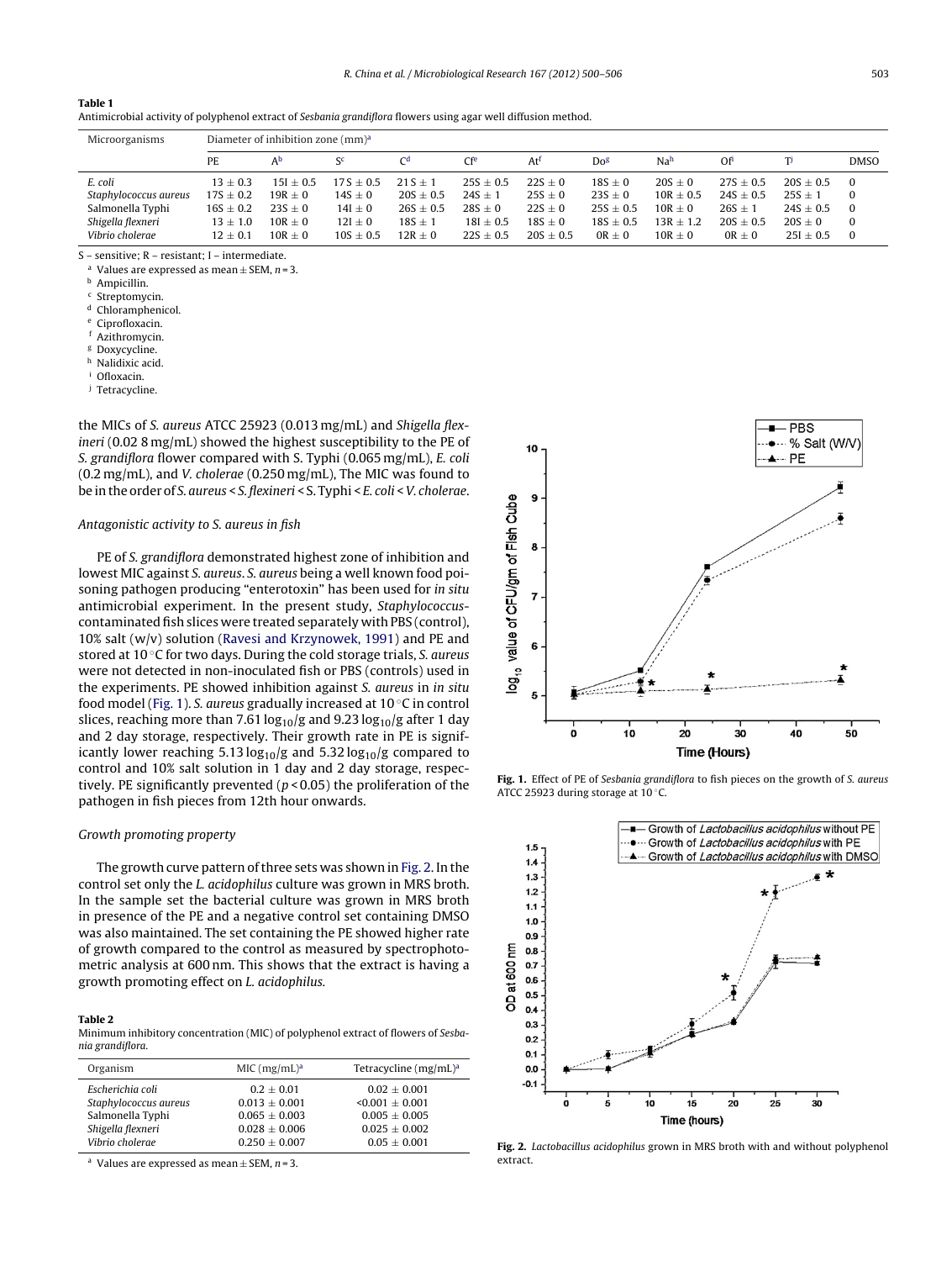<span id="page-4-0"></span>

| Table 3                                                                        |  |  |
|--------------------------------------------------------------------------------|--|--|
| Growth stimulatory effect of Sesbania grandiflora flower PE on L, acidonhilus. |  |  |

| $0.03 \pm 0.002$               |
|--------------------------------|
|                                |
| $0.017 \pm 0001$ <sup>*</sup>  |
|                                |
| $1 \times 10^6 \pm 0.001$      |
| $3.10 \times 10^9 \pm 0.001$   |
| $3.00 \times 10^9 \pm 0.03$    |
| $5.53 \times 10^9 \pm 0.004^*$ |
|                                |

Control vs. sample  $(n < 0.05)$ .

For determining the quantitative growth promoting activity of the PE, plate count method was used. It was observed that after 24 h incubation, the addition of PE, in culture media, induced a statistically significant increase ( $p$  < 0.05) of *L. acidophilus* growth, in comparison with the cell count obtained from control culture (L. acidophilus grown only in MRS broth) and the negative control. No statistically significant difference was observed between plate count results of control growth media and DMSO-supplemented culture media. The CFU count/mL of three sets in triplicate is shown in Table 3.

## Polyphenol content present in the broth

The polyphenol content of the broth was reduced after incubation for 24 h with L. acidophilus. It was found to be 0.017 mg/mL where as the initial polyphenol content of the broth was 0.03 mg/mL (Table 3).

# Extraction and identification of flavonoid by high performance liquid chromatography

The HPLC analysis of flavonoids (Fig. 3) extracted from the broth before and after the incubation with L. acidophilus showed that there is a reduction of rutin content in the broth after incubation of bacterium for 24 h.



**Fig. 3.** HPLC chromatograms of Sesbania grandiflora polyphenol extract at 370 nm showing rutin (labeled 1). (a) Sesbania grandiflora polyphenol extract from broth without microorganisms and (b) Sesbania grandiflora polyphenol extract from broth after 24 h growth of L. acidophilus.

#### **Discussion**

Anti-bacterial screening of traditional medicinal plants has been the source of innumerable therapeutic agents. Among the bacteria used in the present study, S. aureus, a gram-positive organism, showed the highest sensitivity to PE of S. grandiflora flower. This was similar to the previous reports which suggested higher susceptibility of food-borne pathogenic gram positive bacteria to tea flavonoids in comparison with gram-negative bacteria ([Ikigai](#page-5-0) et [al.](#page-5-0) [1993;](#page-5-0) [Toda](#page-5-0) et [al.](#page-5-0) [1989\).](#page-5-0) The PE of S. grandiflora flower showed MIC activity in the range (concentrations) from 0.013 mg/mL to 0.250 mg/mL against all the pathogenic strains among which V. cholerae was a multi-drug resistant organism. [Saxena](#page-5-0) et [al.](#page-5-0) [\(1994\)](#page-5-0) documented a MIC varying from 12.5  $\mu$ g to 1000  $\mu$ g when testing with different concentration of Rhus glaba extracts against grampositive and gram-negative bacteria. The sensitivity of S. aureus, and S. Typhi to our PE of S. grandiflora flower showed similar result in comparison with the result obtained by an aqueous extract of garlic [\(Arora](#page-5-0) et [al.](#page-5-0) [1999\).](#page-5-0) It was previously reported that green tea extract showed MICs at 0.800 mg/mL against E. coli ATCC 25922 [\(Su](#page-6-0) et [al.](#page-6-0) [2008\)](#page-6-0) where as the inhibition was observed with 0.200 mg/mL of PE of S. grandiflora flower.

Polyphenols showed antimicrobial activity in vitro but they became less active in complex matrices ([Lin](#page-5-0) et [al.](#page-5-0) [2004;](#page-5-0) [Cornu](#page-5-0) et [al.](#page-5-0) [2006\).](#page-5-0) Therefore, it was appropriate to conduct in situ experiments for evaluating the efficacy of PE in a modified food model during typical storage conditions of the test food (chilled fish). We also considered the shelf life of fish as a function of temperature ([Doyle](#page-5-0) [1989\).](#page-5-0) Our PE of S. grandiflora flower was found to contain rutin as a major flavonoids. Rutin present is a glycosylated flavonoids that retards the growth of Pseudomonas and Staphylococcus reported to be the associated microbes of A. foveicollis ([Sami](#page-5-0) [and](#page-5-0) [Shakoori](#page-5-0) [2007\).](#page-5-0) When screening natural products for type II topoisomerase inhibitors, [Bernard](#page-5-0) et al. (1997) found that the glycosylated flavonol rutin was very effective. This compound exhibited antibacterial activity against a permeable E. coli strain. Using enzyme assays and a technique known as the SOS chromotest, it was shown that rutin selectively promoted E. coli topoisomerase IV-dependent DNA cleavage, inhibited topoisomerase IV-dependent decatenation activity and induced the SOS response of the E. coli strain. The group suggested that since topoisomerase IV is essential for cell survival, the rutin-induced topoisomerase IV-mediated DNA cleavage that leads to an SOS response and growth inhibition of E. coli cells. It had been reported that glycosylated flavonoids act as selective inhibitors for topoisomerases thus interfering with the replication and transcription mechanics ([Winter](#page-6-0) et [al.](#page-6-0) [1989\).](#page-6-0) The mechanism of growth inhibition of quercetin derivatives seems to be different from that of ampicillin. Flavonoids whose mechanisms of antibacterial activity have been investigated include robinetin, myricetin, apigenin, rutin, galangin, 2,4,2 -trihydroxy-5 -methylchalcone [\(Cushnie](#page-5-0) [and](#page-5-0) [Lamb](#page-5-0) [2005\).](#page-5-0) The antimicrobial activity of rutin was tested against all pathogenic bacterial flora of the GI tract and compared with erythromycin to ascertain whether the active principle involved is rutin or some other component. The studies showed that rutin exhibited potent activity against B. cereus, Pseudomonas aeruginosa and Klebsiella pneumoniae with the MIC values of 0.03 mg/mL [\(Singh](#page-6-0) et [al.](#page-6-0) [2008\).](#page-6-0) All the studies support the antimicrobial activity of the extract containing rutin as its major flavonoid. The inhibition of S. aureus in fish could be attributed to the impact of the flower phenolics on the pathogen. Polyphenols played an important role in protein precipitation and enzyme inhibition of microorganisms ([Naz](#page-5-0) et [al.](#page-5-0) [2007;](#page-5-0) [Fan](#page-5-0) et [al.](#page-5-0) [2008\).](#page-5-0) [Fan](#page-5-0) et [al.](#page-5-0) [\(2008\)](#page-5-0) indicated that dipping in tea polyphenols (0.2% total phenolics) accompanied by sub-freezing temperature  $(-3 \degree C)$  delayed the spoilage of a silver carp. It was indicated that mixed extract of oregano and cranberry was more active against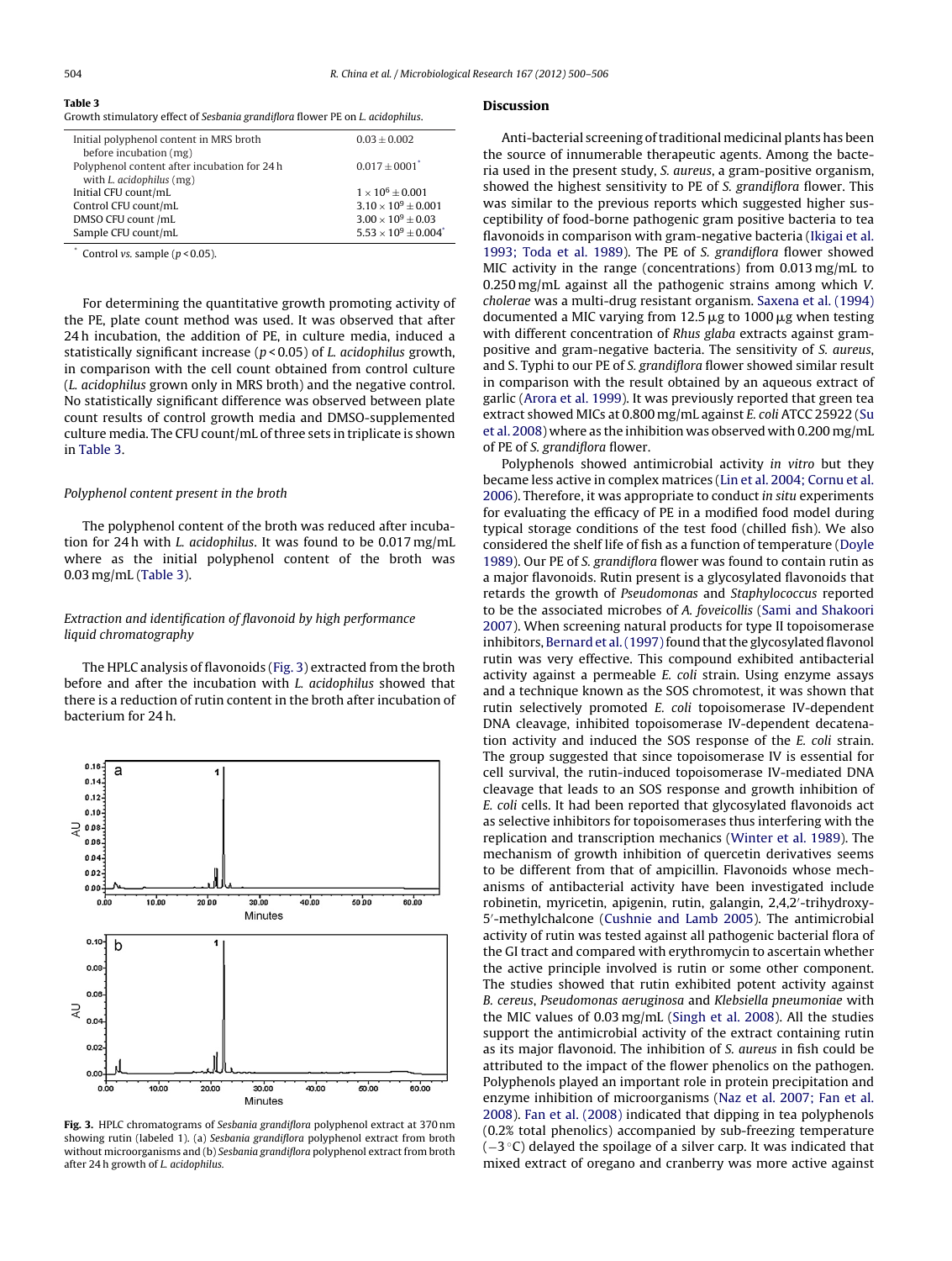<span id="page-5-0"></span>Listeria monocytogenes Scott A in cod fish than either one alone (Lin et al. 2004). Black pepper, papaya and grape polyphenol were found to act as fish preservative against fish spoilage bacteria including S. aureus (George et al. 2004).

In the human intestine the extensive metabolism of flavonoids has been attributed to the action of intestinal microflora (Kim et al. 1998). So it was appropriate to conduct an experiment for evaluating the efficacy of PE of S. grandiflora flower in promoting growth of a probiotic strain L. acidophilus.

The HPLC analysis of flavonoid in the broth before and after the growth of the L. acidophilus as depicted in [Fig.](#page-4-0) 3 clearly showed that there is a reduction of rutin content in the broth after incubation of bacterium for 24 h. Hydrolytic enzymes of intestinal microflora (Macdonald et al. 1983) could convert certain flavonoid glycosides  $(e.g.,$  rutin) to their corresponding aglycones  $(e.g.,$  quercetin). When human intestinal bacteria were cultured in presence of rutin, at first the quercetin content increased with decrease in rutin. Gradually the quercetin level decreased with the increase in unidentified compounds (Bokkenheuser et al. 1987). In another study it was showed that human intestinal bacteria metabolizing flavonoids cleaves C-ring of rutin and the half-life of aglycone is short in the intestine ([Winter](#page-6-0) et [al.](#page-6-0) [1989\).](#page-6-0) These observations support our results that show L. acidophilus metabolizes rutin which is major component of sesbania flower PE. The mechanism by which PE increased the growth of probiotic bacteria is not known. Molan et al.(2009) presented a possible partial explanation for this growth enhancing effect. Polyphenols act as antioxidant and antiradical agent to modulate the oxidative stress in the medium generated by the metabolic activities and consequently provides a better environment for the growth and multiplication of these bacteria.

## **Conclusion**

In conclusion we can say that few gram-negative enteric pathogens are susceptible to PE of S. grandiflora flower and it also effective against a gram-positive food borne bacteria S. aureus. Human pathogens such as S. aureus which are ubiquitous in food showed sensitivity to PE of S. grandiflora in food matrices (in situ fish preservation). Further studies with different types of strains are required before it can be used as a food preservative. The present work provides new findings about the growth promoting activity of PE of S. grandiflora on probiotic organism like L. acidophilus and significant increase of L. acidophilus MTCC 447 biomass. The behavior of the bacteria in the presence of extract may not reflect their reaction in the intestine, but the in vitro growth stimulatory effect on probiotic bacteria and growth inhibitory effect on pathogenic bacteria might indicate the in vivo interaction of the PE and those pathogenic as well as probiotic organisms. Added-value items from edible flowers S. grandiflora could provide health benefits to humans and may be employed in food preservation and pharmaceutical purposes.

## **Acknowledgements**

We acknowledge University Grants Commission for funding. We also acknowledge Dr. Mahua Ghosh, Assistant Professor, Department of Chemical Technology, University of Calcutta, for her remarkable support and help during the entire research.

#### **References**

- Almajano MP, Carbó R, López-Jiménez JA, Gordon MH.Antioxidant and antimicrobial activities of tea infusions. Food Chem 2008;108(1):55–63.
- Al-Zoreky NS. Antimicrobial activity of pomegranate (Punica granatum L.)fruit peels. Int J Food Microbiol 2009;134:244–8.
- Arima H, Ashida H, Danno G. Rutin-enhanced antibacterial activities of flavonoids against Bacillus cereus and Salmonella enteriditis. Biosci Biotechnol Biochem 2002;66(5):1009–14.
- Arora DS, Kaur J. Antimicrobial activity of spices. Int J Antimicrob agents 1999;12:257–62.
- Bauer AW, Kirby WMM, Sherris JC, Turck M. Antibiotic susceptibility testing by a standardized single disk method. Am J Clin Pathol 1966;45:493–6.
- Bernard FX, Sable S, Cameron B. Glycosylated flavones as selective inhibitors of topoisomerase IV. Antimicrob Agents Chemother 1997;41:992–8.
- Bokkenheuser VD, Cedric HLS, Winter J. Hydrolysis of dietary flavonoid glycosides by strains of intestinal bacteroides from humans. Biochem J 1987;248: 953–6.
- Boonyaprapatsara N. Thai traditional herbal medicine plant, vols. 1 and 4. Bangkok, Thailand: Prachachon Publishers; 2000.
- Campos FM, Couto JA, Hogg TA. Influence of phenolic acids on growth and inactivation of Oenococcus oeni and Lactobacillus hilgardii. J Appl Microbiol 2003;94:167–74.
- CLSI. Performance standards for antimicrobial disk susceptibility tests, vol. 28; 2008. p. 1.
- Cornu M, Beaufort A, Rudelle S, Laloux L, Bergis H, Miconnet N, et al. Effect of temperature, water-phase salt and phenolic content on Listeria monocytogenes growth rates on cold-smoked salmon and evaluation of secondary models. Int J Food Microbiol 2006;106:159–68.
- Cushnie TPT, Lamb AJ. Antimicrobial activity of flavonoids. Int J Antimicrob Agents  $2005:26(5):343-56$
- China R, Dutta S, Sen S, Chakrabarti R, Bhowmik D, Ghosh S, et al. In vitro antioxidant activity of different cultivars of Banana flower (Musa paradicicus L.) extracts available in India. J Food Sci 2011;76(9):C1292–9.
- Doyle PJ. Seafood shelf life as a function of temperature. Alaska Sea Grant Marine Advisory Program; 1989.
- Ebrahinzadeh MA, Pourmorad F, Bekhradnia AR. Iron chelating activity screening, phenol and flavanoid content of some medicinal plants from Iran. Afr J Biotechnol 2008;32:43–9.
- Fan W, Chi Y, Zhang S. The use of a tea polyphenol dips to extend the shelf life of silver carp (Hypophthalmicthys molitrix) during storage of ice. Food Chem 2008;108:148–53.
- George FOA, Ephraim RN, Obasa SO, Bankole MO. Antimicrobial properties of some plant extracts on organisms associated with fish spoilage. Paper presented at the 1st African organic conference; 2004.
- Ikigai H, Nakae T, Hara Y, Shimamura T. Bactericidal catechins damage the lipid bilayer. Biochim Biophys Acta 1993;1147:132–6.
- Kajiwara S, Gandhi H, Ustunol Z. Effect of honey on the growth and acid production by human intestinal Bifidobacterium spp. An in vitro comparison with commercial oligosaccharide and inulin. J Food Prod 2002;65:214–8.
- Kim DH, Jung EA, Sohng IS, Han JA, Kim TH, Han MJ. Intestinal bacterial metabolism of flavonoids and its relation to some biological activities. Arch Pharm Res 1998;21:17–23.
- Krasaekoopt W, Kongkarnchanatip A. Anti-microbial properties of Thai traditional flower vegetable extracts. Assump Univ J Technol 2005;9(2):71–4.
- Lau FC, Shukitt-Hale B, Joseph JA. Beneficial effects of berry fruit polyphenols on neuronal and behavioral aging. J Sci Food Agric 2006;86:2251–5.
- Lin Y, Labbe R, Shetty K. Inhibition of Listeria monocytogenes in fish and meat systems by use of oregano and cranberry phytochemical synergies. Appl Environ Microbiol 2004;70:5672–8.
- Macdonald I, Mader J, Brussard RG. The role of rutin and quercetin in stimulating flavonol glycosidase activity by cultured cell-free microbial preparations of human feces and saliva. Mutat Res 1983;122:95–102.
- Manach C, Williamson G, Morand C, Scalbert A, Rémésy C. Bioavailability and bioefficacy of polyphenols in humans. I. Review of 97 bioavailability studies. Am J Clin Nutr 2005;81:230S–42S.
- Matthaus B. Antioxidant activity of extracts obtained from residues of different oilseeds. J Agric Food Chem 2002;50:34443452.
- Mazzola PG, Jozala AF, Novaes LCL, Moriel P, Penna TCV. Minimal inhibitory concentration (MIC) determination of disinfectant and/or sterilizing agents. Braz J Pharm Sci 2009;45:241–8.
- Molan AL, Flanagan J, Wei W, Moughan PJ. Selenium-containing green tea has higher antioxidant and prebiotic activities than regular green tea. Food Chem 2009;114:820–35.
- Nascimento GGF, Locatelli J, Freitas PC, Silva GL. Antibacterial activity of plant extracts and phytochemicals on antibiotic resistant bacteria. Braz J Microbiol 2000;31:247–56.
- Naz S, Siddiqi R, Ahmad S, Rasool S, Sayeed S. Antibacterial activity directed isolation of compounds from Punica granatum. J Food Sci 2007;72:341–5.
- Perez C, Paul M, Bazerque P. Antibiotic assay by agar well diffusion method. Acta Biol Med Exp 1990;15:113–5.
- Ravesi EM, Krzynowek J. Variability of salt absorption by brine dipped fillets of cod (Gadus morhua), Blackback Flounder (Pseudopleuronectes americanus), and Ocean Perch (Sebastes marinus). J Food Sci 1991;56:648–52.
- Salminen S, Bouley MC, Boutron-Rualt MC, Cummings J, Frank A, Gibson E, et al. Functional food science and gastrointestinal physiology and function. Br J Nutr 1998;1:147–71.
- Sami AJ, Shakoori AR. Extracts of plant leaves have inhibitory effects on the cellulase activity of whole body extracts of insects – a possible recipe for bioinsecticides. Proc Pakistan Cong Zool 2007;27:105–18.
- Saxena G, McCutcheon AR, Farmer S, Towers GHN, Hancock REW. Antimicrobial constituents of Rhus glabra. J Ethnopharmacol 1994;42:95–9.